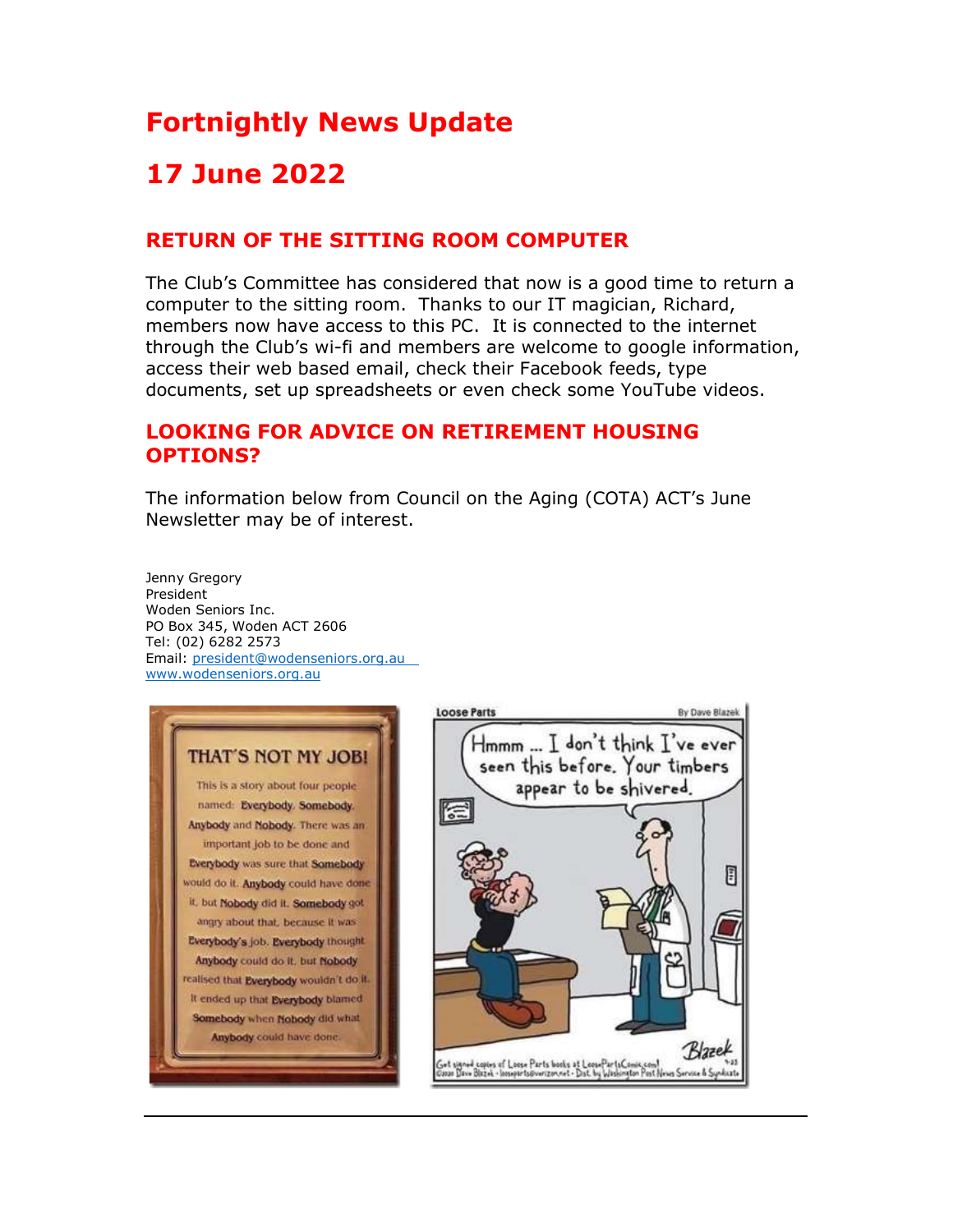### COTA ACT's Housing Options advisory service

Looking for advice on retirement living?

Did you know that COTA ACT has a free housing advice service? You can book a free one-on-one appointment with our housing advisor to work through any issues, questions or concerns you might have about moving into a retirement village. We can help with information about the different types of retirement living available in the ACT (and surrounds) as well as what we know about new properties or developments in the pipeline. We can even point you toward a few options for retirement rentals.

There are several different types of contracts offered in retirement living, some with capital gain and others without. While most are loan-licence agreements, there are a couple of unit/strata-titles available in the ACT. There are also very many different models and types of fees applicable in retirement living. These can range from 35% of the unit cost (often taken as

an exit fee) and could also include up to \$200 per week in management and ongoing fees. In addition to advice and information about the best options for retirement living for you or your family member, we can also help with free advice about finances and retirement village contracts (through our partnership with the consumer law division of Care Inc). We can also talk you through granny flat options or help to stay in your current home.

Appointments are free (supported by ACT Government funding) and confidential. To book, call the COTA ACT office on 6282 3777.

#### And in conclusion....

#### THE PERKS OF BEING OVER THE HILL

- 1. Kidnappers are not very interested in you.
- 2. In a hostage situation you are likely to be released first.